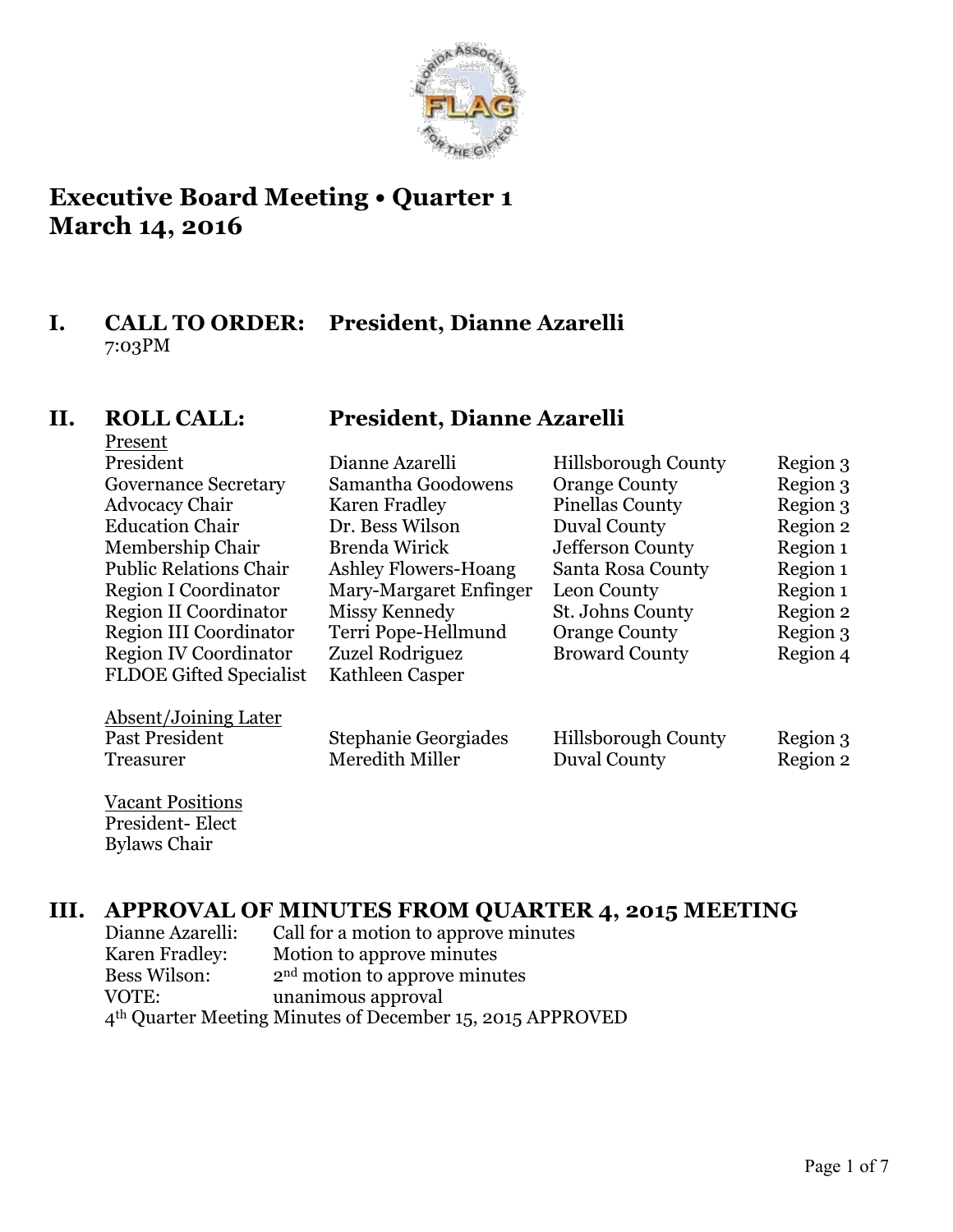## **IV. REPORTS**

## **A. Treasury Report: Meredith Miller**

Meredith Miller not present at meeting. Report approval tabled.

## **B. Committee Reports:**

#### **1. Advocacy Committee Chair: Karen Fradley**

• Submitted written report attached to the minutes.

#### **•a•**

• This quarter, Karen has not been contacted by any parents. She has, however, been contacted by a gentleman named Daniel Rirdan who currently works with the Innovation and Creativity Committee of The Colorado Association of the Gifted and Talented. Mr. Rirdan contacted FLAG regarding the development of a possible Gifted private school in Region 3 servicing middle/high grades using a PBL pedagogical basis. The recommendation from Karen was that his tuition price point was not a match for St. Petersburg but that other parts of Central Florida may support his model. She will make his information for anyone who is interested in working with him.

#### **•b•**

• The proposed rule change review representing the opinions and concerns of the Executive Board Members of FLAG is attached. Initially distributed to the Executive Board in February, the statement has not been codified as an official position. It's official release will coincide with the rule change meeting that is currently not scheduled.

• Kathleen (FLDOE) said that the FLDOE was no longer formally accepting comments on the first draft of the proposed rule change but that comments could be emailed directly to her. She discussed the current concerns and positions that have been voiced to FLAG and FLDOE may not be applicable once the next draft of the rule change is revealed. While it has not been released yet, in fact, the comments that had been collected prior to the meeting's cancellation had been taken into consideration and were matriculated into the current draft. She recommended that the statement from the FLAG Board regarding the rule change coincide with the release of the as yet unreleased revision. Additionally, Kathleen, in recognition of her departure from the FLDOE at the end of the 2015-2016 school year, has tried to establish a workflow for the rule change to move from Standards to BESESS (Bureau of Exceptional Student Education and Student Services). This would hopefully allow the process to be more inclusive to the Gifted community stakeholders and allow FLAG to have a more active role.

• Dianne informed the members that she has spoken with Rene (Executive Director of NAGC) about their white paper on Gifted Eligibility. She will make that information available to the Board and would like NAGC's position to be taken into consideration alongside the needs of Florida's children as we approach this new rule.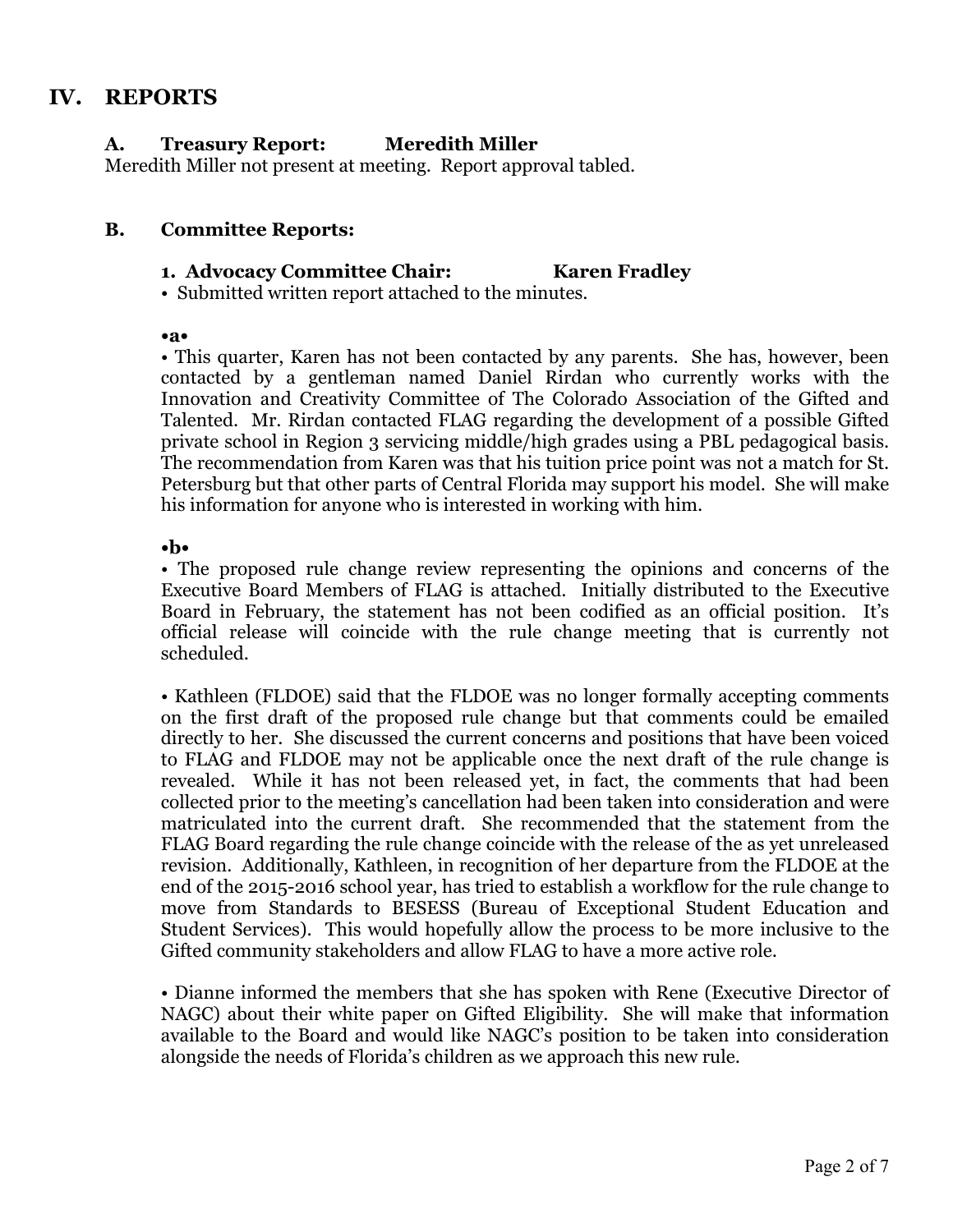• Kathleen reminded the Board that the issuance of the draft from her office was always intended as a starting position and never meant to be a final version. Many constructive comments came out of that first publication and she wanted to make sure that whenever the process is reinitiated, people continue to participate with a mindset of collaboration. Her intention is that with BESESS procedures and protocol, the rule change will be a positive experience and benefit a lot more children from currently underidentified populations. She informed us that there is a Joint Administrative Procedures Committee as part of the Legislature that can elucidate the process so going forward there will be less vitriol. Once she is no longer with the FLDOE, she will put together an easy summary for FLAG about the process.

• Bess recommended that someone from bylaws could work with Kathleen on creating a more streamlined process by which FLAG can officially respond in situations like this in a timelier manner.

• The bylaws position is currently vacant, but as soon as that position is appointed, one of their first duties will be to create a FLAG Manual with regards to it's relationship with the FLDOE. (i.e. lobbying, FLDOE, BESESS, legislative days)

## **•ç•**

• Karen and Jenny Martin (President of Florida Gifted Network) were asked by NAGC to generate a list for a PARENT PANEL for the NAGC National Convention. There are still awaiting clarification as to whether their panel must be comprised of people already in attendance or if they can invite (possibly with a stipend for the convention) additional people. Their current list has 6 people:

- ~ Dr. Jim Delisle
- ~ Terry Bradley
- $\sim$  Emily VR
- ~ Dr. Wendy Weiner
- ~ Dr. Lombardino
- ~ Karen Fradley

• In addition to the Parent Panel, Dianne clarified that NAGC has a contract with FLAG for the National Conference to Co-Host and we have 7 members representing the State of Florida on the Local Arrangements Committee. There are also benefits for up to \$5000 from NAGC if we have a large enough membership attend.

## **2. Bylaws Committee Chair: VACANT**

• No written report attached to the minutes.

• Dianne is considering a person and will have that name to submit soon. The Bylaws were emailed to all members prior to the meeting. The new document has been updated with the reorganization of the board and the descriptors of each post.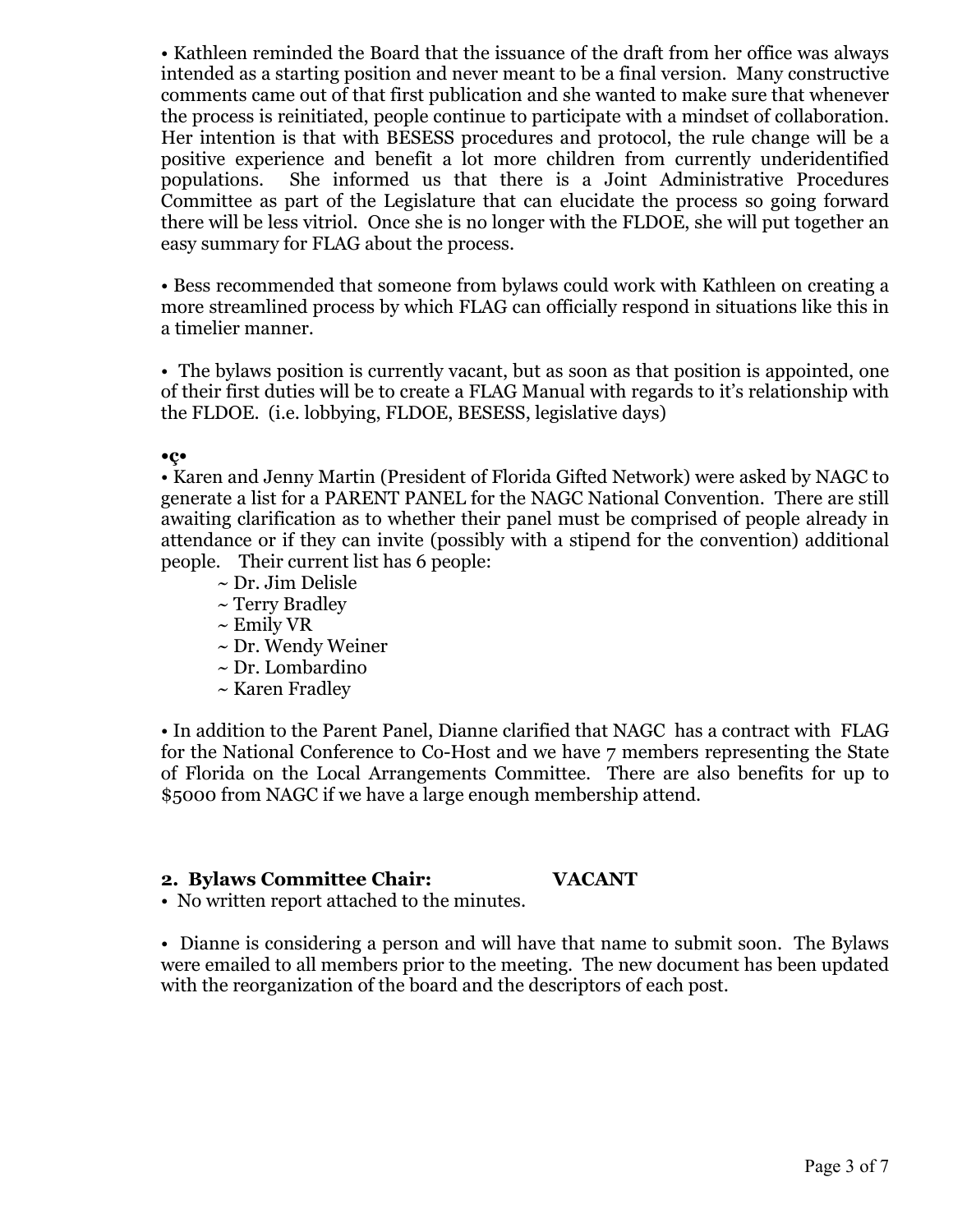## **3. Education Committee Chair: Dr. Bess Wilson**

• No written report attached to the minutes.

#### **•a•**

• She has spent her time over the last quarter reaching out to the Regional Coordinators helping them plan their regional events. Those will be covered later in the meeting.

#### **•b•**

• She is working on creating documents available for download on the FLAG site for our membership. It is important for FLAG to have resources so membership is appealing.

## **4. Membership Involvement Chair: Brenda Wirick**

• No written report attached to the minutes.

• Dianne welcomed Brenda to the board and explained that she is working on the autoreminder program for the membership renewals. Brenda is already doing a great job streamlining this process and it's almost running itself.

## **5. Public Relations Committee Chair: Ashley Flowers-Hoang**

• No written report attached to the minutes.

• Dianne welcomed Ashely to the board and mentioned she is very excited because Ashley is particularly qualified for this position. Ashley will be making sure the communications on social media, via the FLAG web site and mailings are improved as well as helping the board with its internal communications and meetings.

## **C. Region Reports:**

## **1. Region I: Mary-Margaret Enfinger**

• Submitted written report attached to the minutes.

• Region I Symposium was held in January. There were close to 50 people in attendance, but she is hoping to have an improved attendance and are considering a "Back to School" event as well.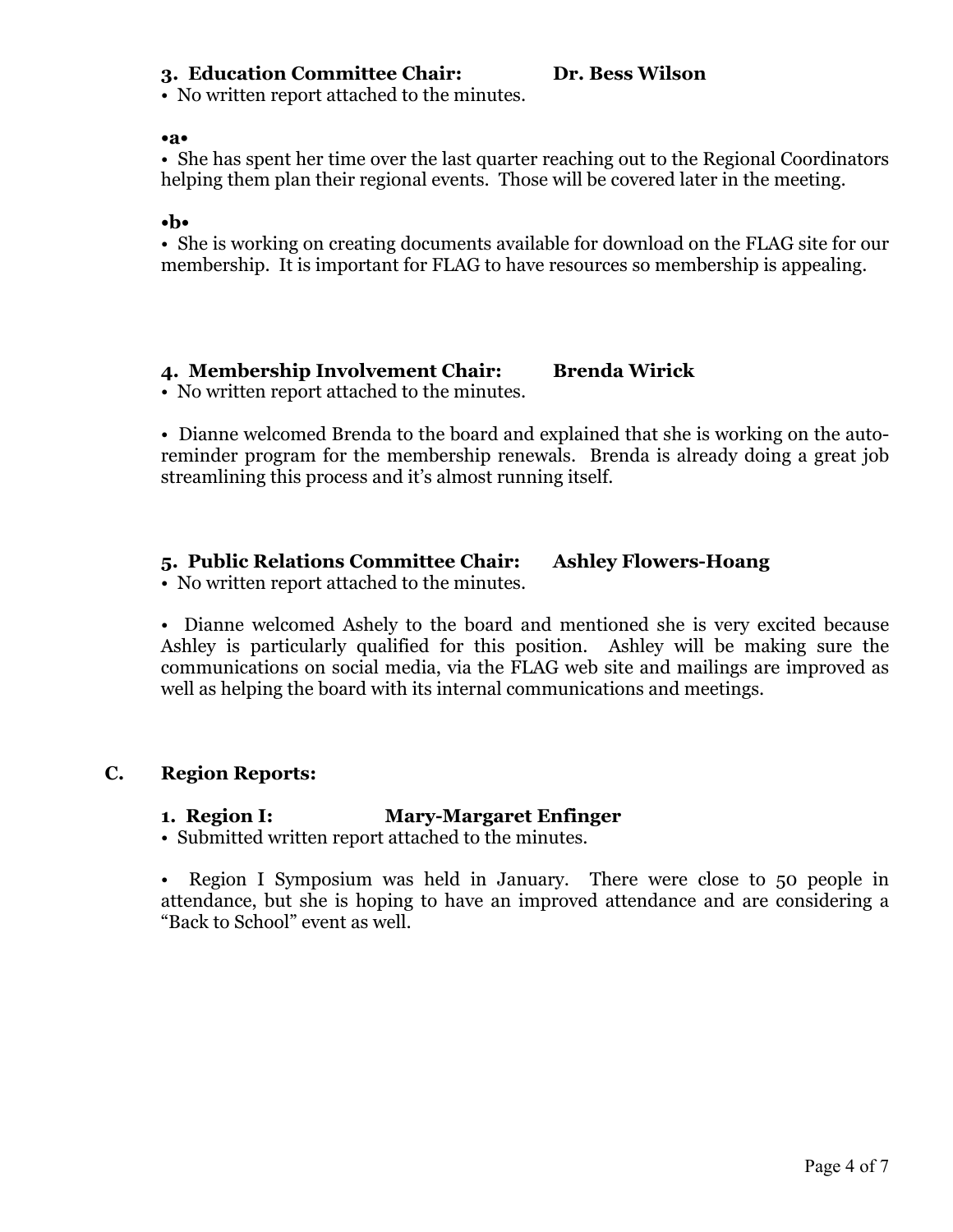## **2. Region II: Missy Kennedy**

• No written report attached to the minutes.

• Missy introduced herself to the board and is looking forward to a great year. Her school district hosts a Parent Advisory Council every quarter which was held recently. They had close to 50 parents in attendance. They are pointed about moving this quarterly meeting throughout the district to increase access to families that may or may not be able to attend due to distance. In the future they will also be inviting neighboring districts from Region II to their PAC events. The next PAC meeting is set for April 21st. In the coming months she will also be presenting at The Florida League of Middle Schools.

## **3. Region III: Terri Pope-Hellmund**

• Submitted written report attached to the minutes.

• Region III is sponsoring the UCF Faculty Advocates for Gifted Education Conference that will be held on April 2nd. It is in conjunction with Project Elevate funded by Javitz Foundation. The link to the conference will be on the web and also be in the newsletter. Terri would like to have a pamphlet or flier to pass out to people at the conference promoting FLAG, clarifying some of the activity that's been happening at FLDOE and also the NAGC Conference.

## **4. Region IV: Zuzel Rodriguez**

• No written report attached to the minutes.

**•a•**

• Currently they are preparing for their Annual Fall Symposium which will be September 23, 2016. There were over 1,000 attendees last year, so they are looking for a new location. Dr. Jim Delisle will be the Keynote. The day will have over 400 sessions and the fee is nominal and they would like to invite all of FLAG's members. Zuzel would like for someone to host the FLAG table at the conference.

## **•b•**

• There is a Parent's Gifted Advisory Council that meets monthly with over 50 members. The last meeting focused on the opportunities for summer enrichment and had representatives from SIG, Mensa, Duke TIP etc.

**•c•**

• Zuzel has been asked to be on The Diversity Committee and will be working on one of the Pre-Conference Workshops.

**•d•**

• Zuzel has asked for a list of members in her Region so she can reach out to her membership to increase members. Dianne will be working with Stephanie and Brenda to generate a Regional Membership list.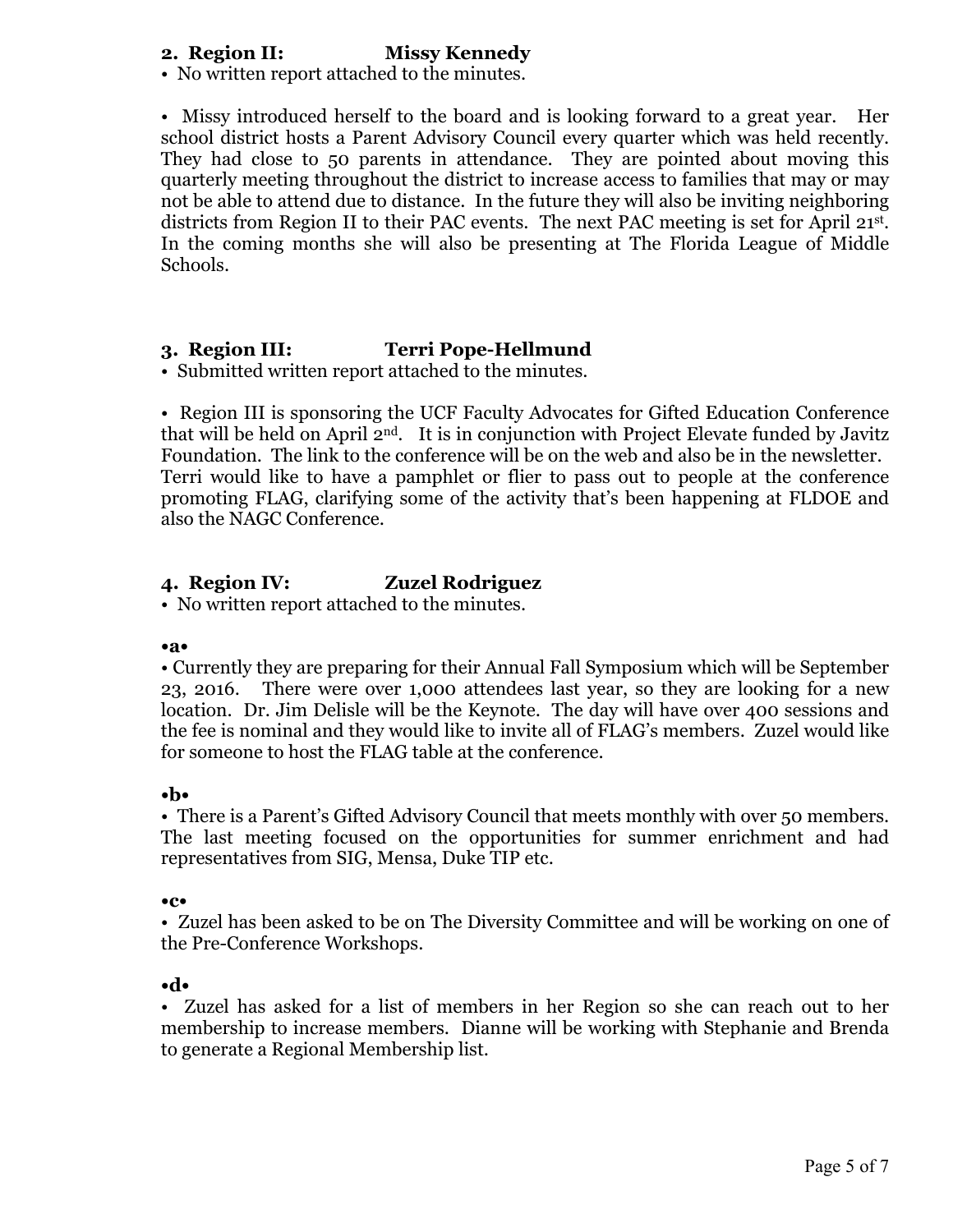## **D. Local Arrangements Committee Update: Dianne Azzarelli**

| The members of this committee are: |  |  |  |
|------------------------------------|--|--|--|
| Chair                              |  |  |  |
| Past President / Serving           |  |  |  |
| Serving                            |  |  |  |
| Serving                            |  |  |  |
| Serving                            |  |  |  |
| Serving                            |  |  |  |
| Serving                            |  |  |  |
|                                    |  |  |  |

\* These members will be attending the conference without charge and a reduced rate at the hotel in exchange for working on various aspects of the conference.

• Dianne just returned from Washington, D.C. working with the Planning Committee to organize all of the presenters and proposals to set up the 2 days of the conference. She referenced that the Parent Panel that Karen was working on did have some people that she knew were going to be at the conference. It was mentioned by Kathleen Casper that if anyone from the recommend list was already speaking at NAGC or other conferences around the state that we possibly expand the Parent Panel to include new voices.

• Saturday, November  $5<sup>th</sup>$  at the Conference is PARENT DAY and we will be hosting our Annual FLAG Membership Meeting at that time.

• Friday, November 4<sup>th</sup> will be the Annual FLAG Board Meeting to be held at the conference.

## **E. FLDOE: Kathleen Casper**

• Submitted written report attached to minutes.

• Kathleen reiterated that she will no longer be working at the Florida Department of Education as of mid-May. She will be returning to the Tampa/St. Petersburg area. She is hoping to know her replacement prior to her departure so she can facilitate a smooth transition. She also wanted to make sure the FLAG Board was aware that she first offered to work from home when her family relocated, but the FLDOE declined her hope of distant employment. There are many items that are in the works and will be released prior to her departure. There will be a new FLORIDA GIFTED PLAN which have added homeschool and social/emotional components. The Challenge Grant will also hopefully be released prior to her departure as well. The job search is officially posted, so Kathleen is looking for recommendations from anyone who is interested in the post.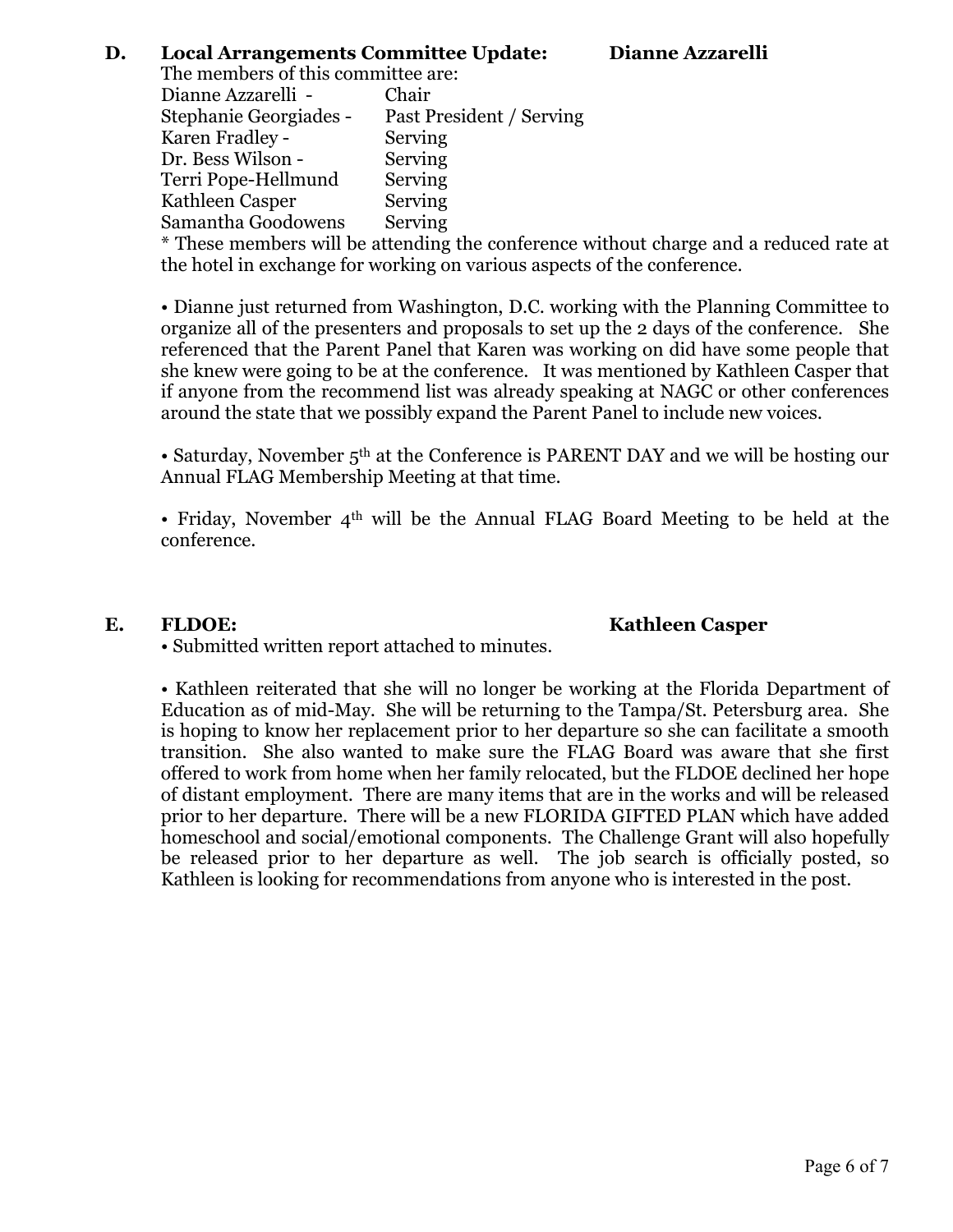## **V. NEW BUSINESS**

## **A. Call For President-Elect Nomination**

President-Elect nominations will be called for in the March newsletter and the nomination will be codified in April.

## **B. Nomination for Paid Position & Title Discussion**

| This position will be work out to be \$15/hr for 5hrs per week, totaling \$1500 |  |
|---------------------------------------------------------------------------------|--|
| Nominates Stephanie Georgiades<br>Dianne Azzarelli:                             |  |
| Motion to approve Stephanie Georgiades<br>Terri Pope-Hellmund:                  |  |
| 2 <sup>nd</sup> Motion to approve Stephanie Georgiades<br>Karen Fradley:        |  |
| unanimous approval<br>VOTE:                                                     |  |

• Discussion on the specific title for the paid position resulted in the distinction based on the amount of hours and pay should be Coordinator vs. Executive Director.<br>Dr. Bess Wilson: Motion to formalize title to Coordinator Motion to formalize title to Coordinator Mary-Margaret Enfinger: 2nd Motion to approve title of Coordinator VOTE: unanimous approval

## **C. Board Meeting Schedule for 2016-2017**

| Quarter 2 Board:       | June 13    | 7:00P  | Teleconference         |
|------------------------|------------|--------|------------------------|
| Quarter 3 Board:       | August 22  | 7:00P  | Teleconference         |
| Quarter 4 Board:       | November 4 | T.B.D. | <b>NAGC Convention</b> |
| <b>Annual General:</b> | November 5 | T.B.D. | <b>NAGC Convention</b> |

## **D. Board Announcements / Requests / General**

No Announcements At This Time

## **VI. ADJOURNMENT**

8:17PM

*\*ALL SUPPORTING DOCUMENTATION REFERENCED DURING THE MEETING ATTACHED*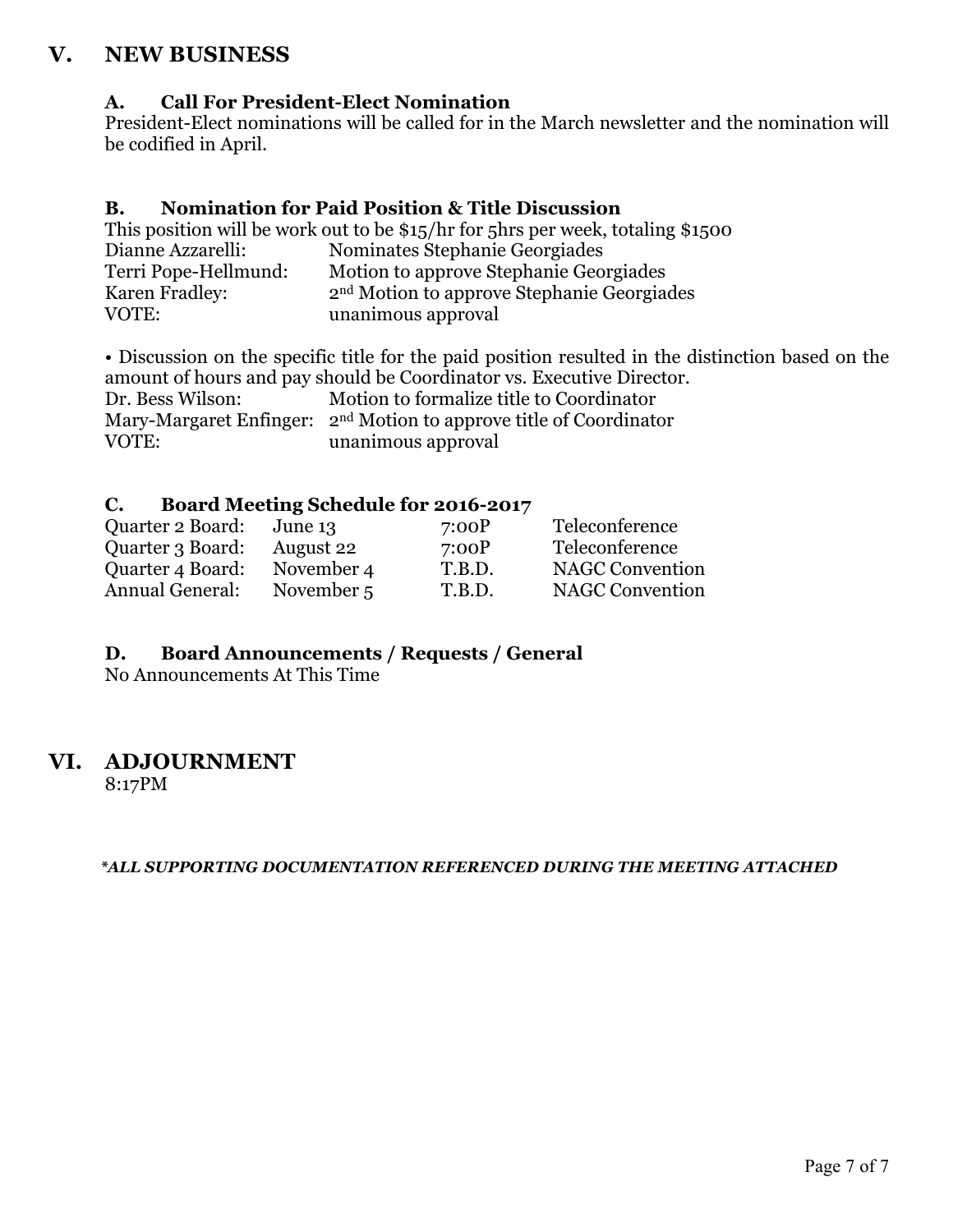# **Advocacy Chair - Spring 2016 Quarterly Report**

## Parent Update:

In February I received an email from Daniel Rirdan. He has been on the Innovative and Creativity Committee of the Colorado Association for Gifted and Talented, and will be moving with my family to Florida this summer. He contacted me to express his interest in opening a private, project-based, progressive school for gifted and creative youth in Florida and ask me where in the state I felt his school would be most needed and viable. I shared with him some of the private school options already available around the St. Pete and Tampa area. I think his idea is great, but the cost is probably too high to be sustainable for St. Pete. He's hoping to ask for a tuition of \$19,000. If anyone has any other input or would like to see a school like this open in their area, I'm happy to communicate

## Legislative Update:

Early February the State submitted a proposed rule change for gifted eligibility. I collected opinion statements from board members and created a one-page summary representing board members' concerns and questions. Members were asked to respond to me directly for the purpose of keeping a level of anonymity due to this being a very heated topic among board members. Review is attached below.

## NAGC Update:

Jenny Martin and I have worked together to compile a list of possible speakers for a parent panel. We tried to compile a diverse group of speakers which would be able to share personal experience as well as their research.

Jim DeLisle — general all around great speaker on gifted topics and 2E

Terry Bradley — SENG Facilitator Trainer; social / emotional aspects of giftedness & has a practice consulting with parents of gifted

Emily VR — writer pursuing graduate certificate in gifted education; diverse and special populations & PARENT of 2 gifted boys.

Dr. Wendy Weiner — specializes in gifted under-achievement; runs a private school in Broward County (Fort Lauderdale / Davie)

Dr. Lombardino (or Dr. Conway) — dyslexic specialists, both working in Gainesville (Dr. Lombardino is at the University of Florida) Her sister was gifted and dyslexic

Karen Fradley — Homeschool PARENT

We are waiting for our next meeting with NAGC to find out more before moving forward with these choices.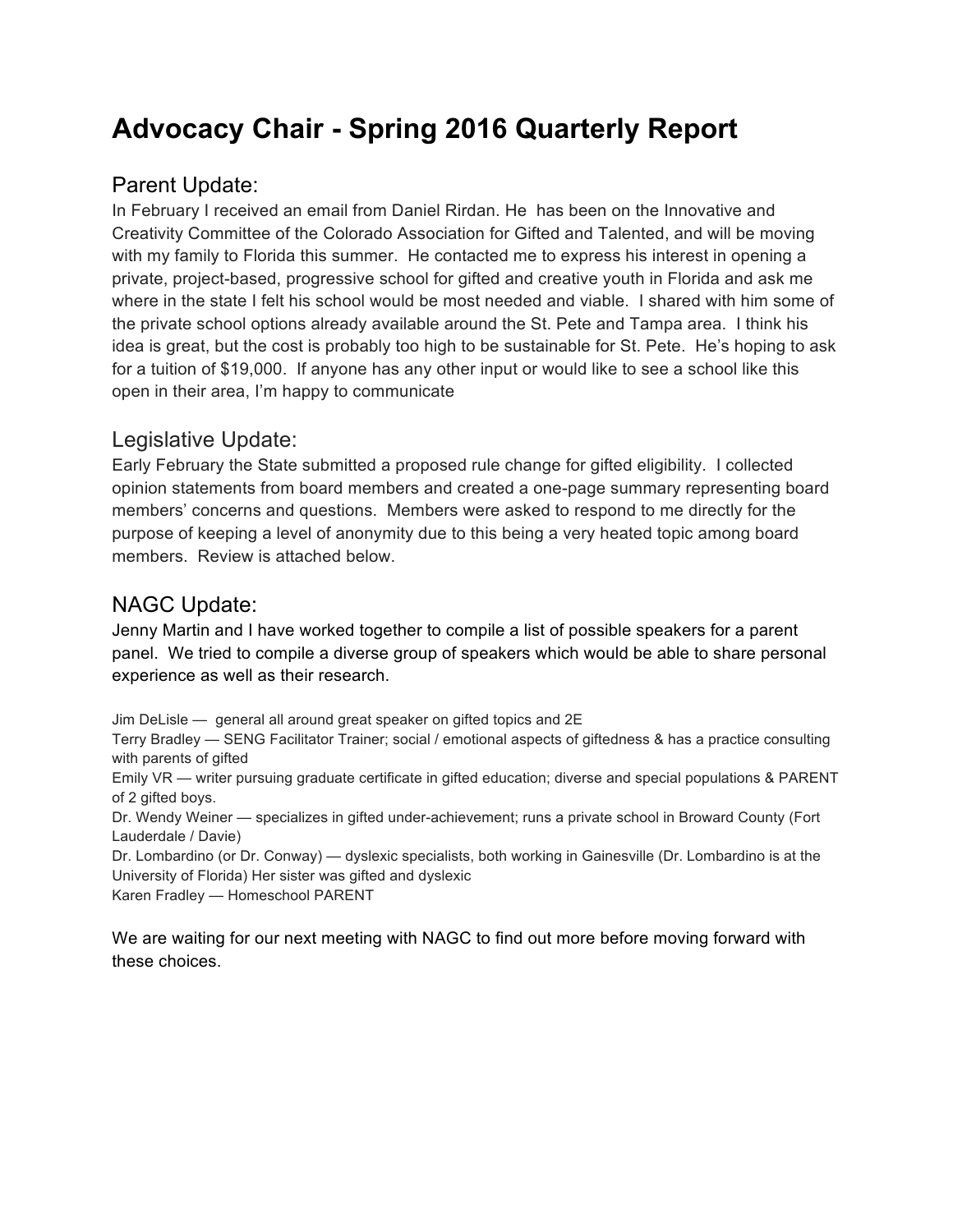## **FLAG Quarterly Report %%%%%1st Quarter – January%6 March Region 1 Submitted%3/14/16**

**Board Member: Mary-Margaret Enfinger** 

## **Membership / Professional Development**

Gifted Endorsement Courses Available

- LCS District
	- $\circ$  GEC2 Guidance and Counseling offered online to teachers (February - April)
- FDLRS / LCS District
	- $\circ$  GEC5 Special Populations offered online to teachers in 5 counties (April - June)

## **1st Quarter Event**

4<sup>rd</sup> Annual Gifted Teacher / Parent Symposium

- Saturday, January 23rd, 8:30am 12pm
	- Attendance
		- 50+ parents / educators & 25 students
	- $\degree$  FLAG promotion
		- Opening remarks included overview of FLAG for parents and educators
	- $^{\circ}$  Guest Speaker:
		- ' Randy Vickers Solution Skills
			- "Fostering Self-Motivation and Resiliency for a
			- Lifetime with a Gifted Child"
	- $\degree$  STEAM based activity for elementary school students

## **Marketing**

Tallahassee Gifted Network

• Quarterly flyers / newsletters promote FLAG membership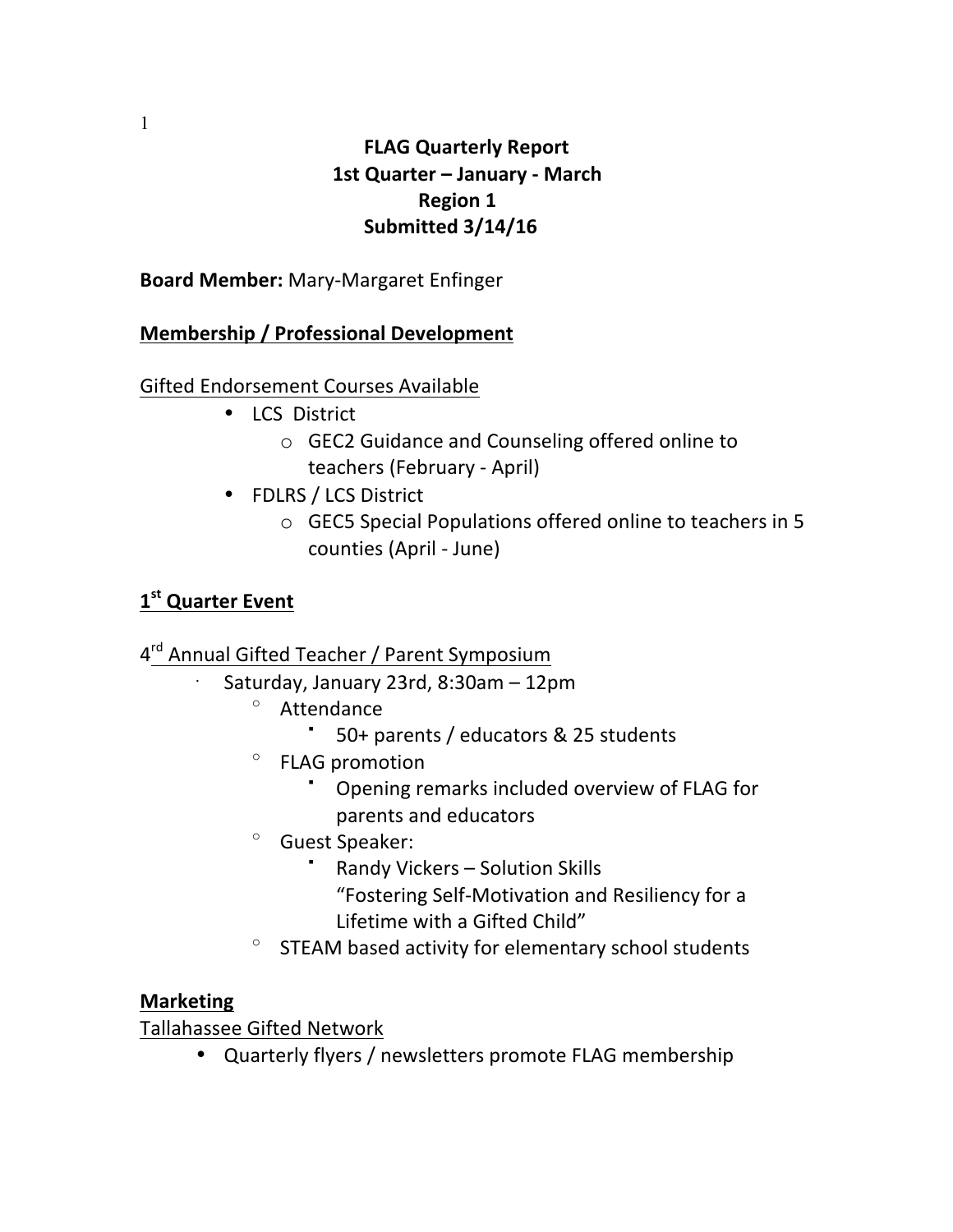Region III, FLAG 2016

Terri Pope-Hellmund was named the FLAG Coordinator for Region III.

UCF invites FLAG to present at the annual gifted education conference. Dianne Azzarelli, President and Terri Pope-Hellmund, Regional Coordinator, will present updates on Florida Gifted activity throughout the state. Join us for the Gifted Education Conference at the Morgridge International Reading Center on Saturday, April 2 from 8 a.m.-4 p.m. UCF faculty advocates for Gifted Education (ADAGE) in conjunction with Project ELEVATE present Gifted Education professional development. The event will explore innovative research perspectives, technology, and best practices for teaching high-ability, gifted, and talented learners and elevating all learners through school-wide enrichment and acceleration.

This year's conference will feature keynote speaker Dr. C. June Maker from The University of Arizona discussing "Real Engagement in Active Problem Solving Model (REAPS)." Dr. C. June Maker is presenting as part of the Gifted Strand courtesy of the UCF Project ELEVATE Grant, and also serves as the Preconference for the UCF ADAGE Gifted Education (April 1) with the full conference on April 2, 2016. Project Elevate is funded by the USDOE Jacob K. Javits Grant #5206A150014.

Visit http://education.ucf.edu/gifted/events.cfm for more information.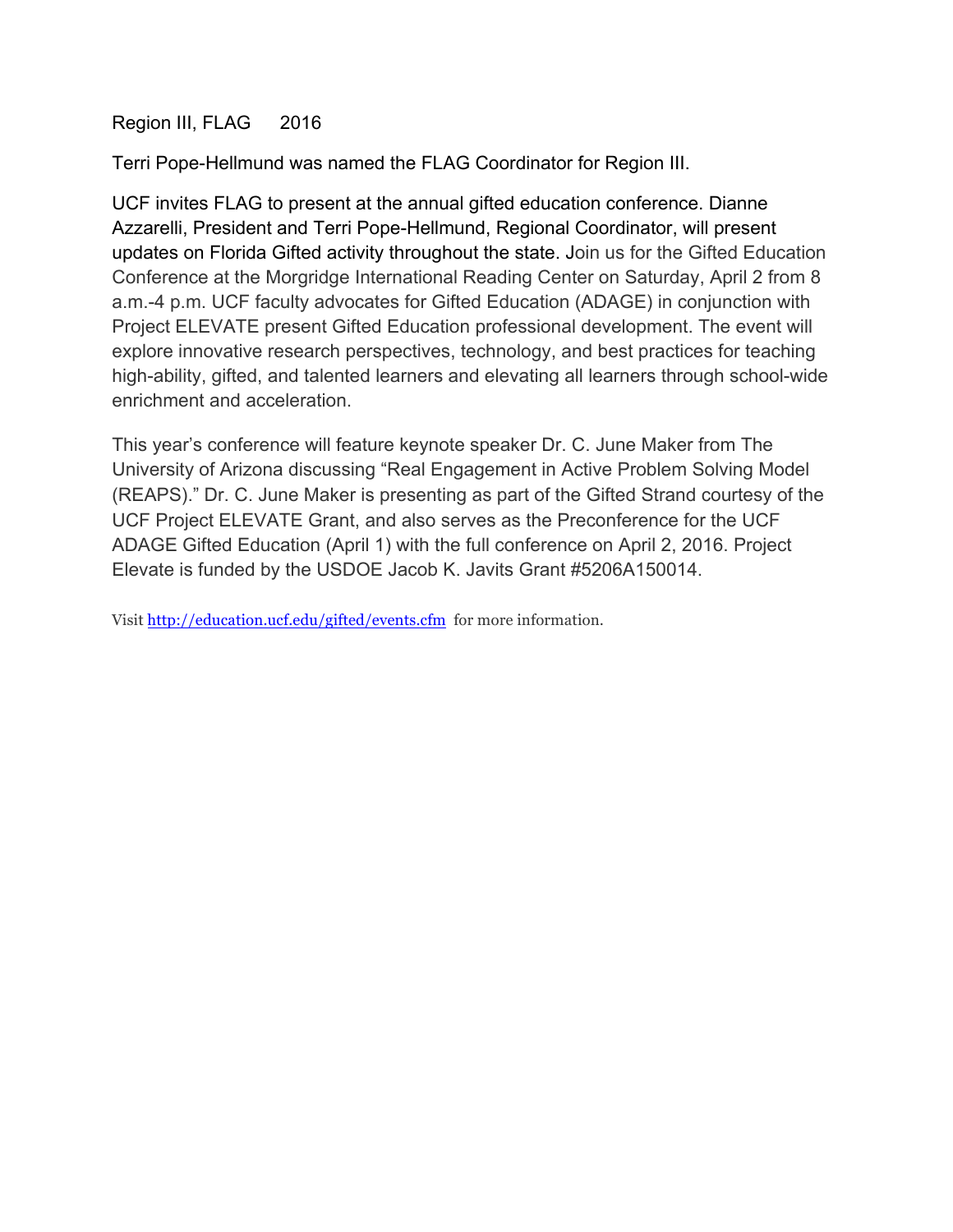## **Florida Association for the Gifted Spring 2016 Region 4 Report**

## **New Proposed Rule**

In Broward County, we worked with staff and parents to prepare a response to the proposed rule change for gifted eligibility. The report was submitted to the DOE website and it was also shared with the FLAG board members. Waiting to see if the workshop will be rescheduled.

## **Symposium 2016**

Broward County is in the process of scheduling their Fall Gifted Symposium. This years theme is Super Powered: Changing the World One Gifted At a Time. The gifted symposium is scheduled for Friday, September 23, 2016 at Pompano Beach High School. Our keynote speaker is Jim Delisle. We will be sending FLAG the link to our website and registration as soon as it is up. We will have workshops for parents, teachers and administrators.

## **NAGC 2016**

Regional 4 coordinator for FLAG, Zuzel Rodriguez, has been chosen as part of the NAGC Diversity and Equity Committee and will be helping in the pre-conference workshop with the same title. Keynote speaker for this session is the Superintendent from Miami-Dade County, Mr. Carvalho. More information about this pre-conference workshop coming soon.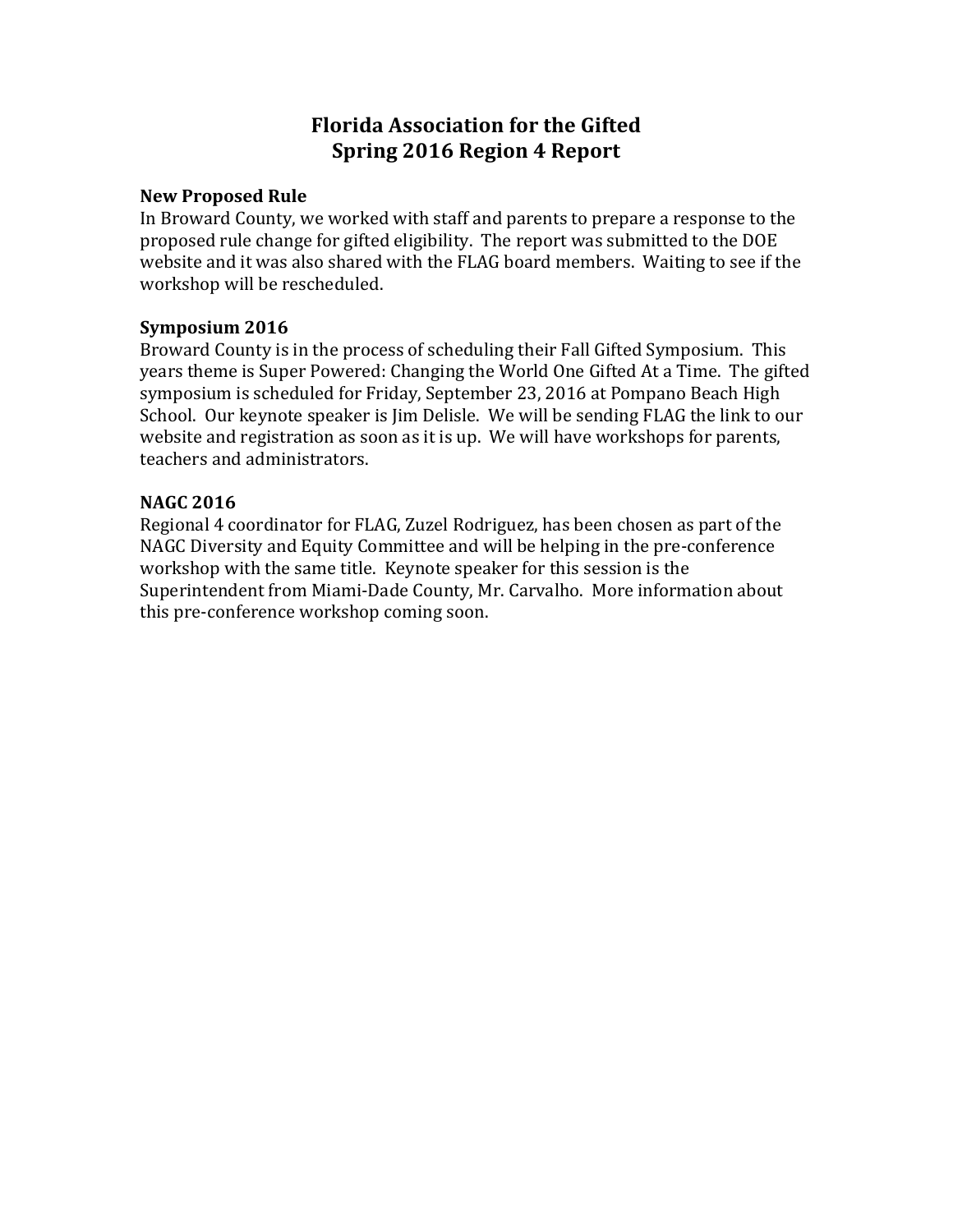Florida Department of Education Representative Report Kathleen Casper, FDOE Gifted Education Specialist

This has been a great year for gifted education in Florida! We have expanded training opportunities, held multiple district workshops, and had the wonderful participation of national gifted education experts as volunteer guest speakers on monthly gifted education webinars; updated policies and procedures in order to improve access to support services for gifted and twice exceptional students; became part of the conversation about the new state Exceptional Student Education certification competencies and exam and will likely see gifted education included in future teacher training programs for the ESE certification; and even started a conversation on changing the gifted identification rule and almost had a workshop!

We had a huge win when we watched the federal legislature pass the Every Student Succeeds Act and are excited to see gifted education trainings eligible for Title I and II funding in our Florida school districts.

Many other things are happening at the FDOE that should be coming to light soon, including updating a couple of the old technical assistance papers, revisions to the Florida Gifted Education Plan and Resource Guide, and updates to the Guidance and Counseling endorsement course module.

In the meanwhile, I have sure enjoyed traveling all over the place, meeting with administrators, educators and students in districts from coast to coast and from the top to the bottom of the state! The districts I have visited include: Nassau, Leon, FSUS, St. Johns, Marion, Miami-Dade, Brevard, Palm Beach, Broward, Pasco, Sarasota, Monroe, Jefferson, Collier, Escambia and Santa Rosa. I have also provided phone and email support to dozens more, as well as worked closely with parents and community members to help them find resolutions and information for their questions and concerns.

One of the best uses of my time has been to disburse information on topics to allow districts more local control, including information on utilizing Plan B for low income students in counties with high numbers of low SES families that have the "community eligibility option" for free lunch; information about how to offer gifted endorsement courses within districts; gifted education resources and grants and scholarship information; as well as a continuous supply of new articles related to gifted education and information about upcoming events, trainings and conferences.

We presented notice for a workshop on Rule 6A-6.03019, Florida Administrative Code, earlier this year, and we were excited to share the beginning draft of a rule revision that would change the state requirements for identifying gifted students from requiring a 130 I.Q. test score, to allowing for multiple criteria for identification. It was in the beginning stages of a long process of community feedback and revisions and we were eager to hold the first discussion, receive feedback and then to present a second draft soon after the workshop. But things get busy around here with so many other projects going on, and unfortunately we were told that our workshop was cancelled and we are now in wait-and-see mode. There is hope that it will be rescheduled in the future, and the comments that were collected will help with drafting any new document to be presented. Keep your eyes peeled for any updated postings.

We continue to add new information to the FDOE gifted education webpage, so check it out for monthly "News from the Districts", links to previously recorded webinars with nationally renowned guest speakers, and updated resources and other information. The link to the webpage is: http://www.fldoe.org/academics/exceptional-student-edu/gifted-edu.stml.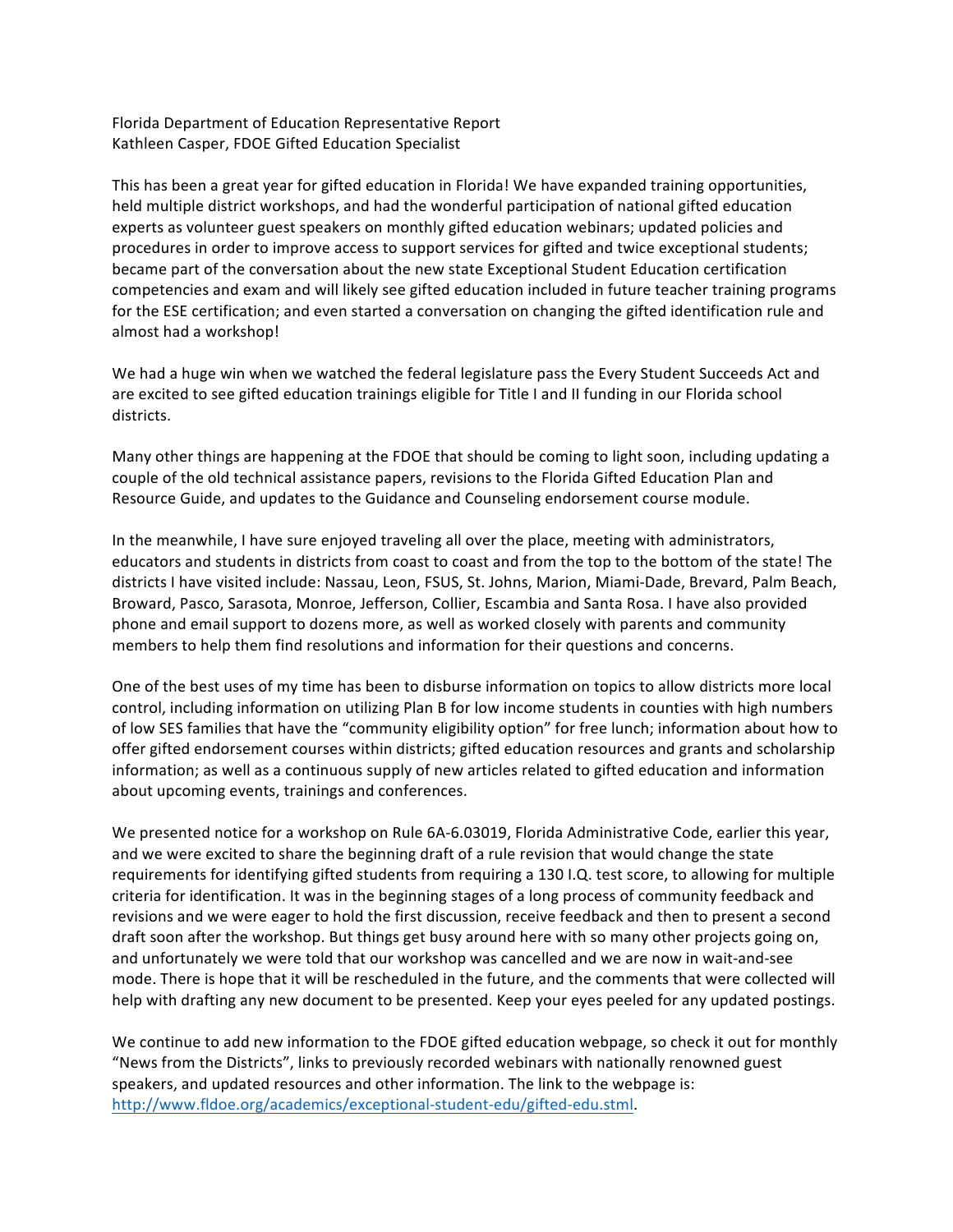If you have any questions or comments, please email me at Kathleen.Casper@fldoe.org. See you all at the NAGC conference in Orlando in November!

Kathleen Casper, J.D. Gifted Education Specialist Bureau of Standards and Instructional Support Florida Department of Education 325 W. Gaines St. Tallahassee, FL 32399 850-245-5094

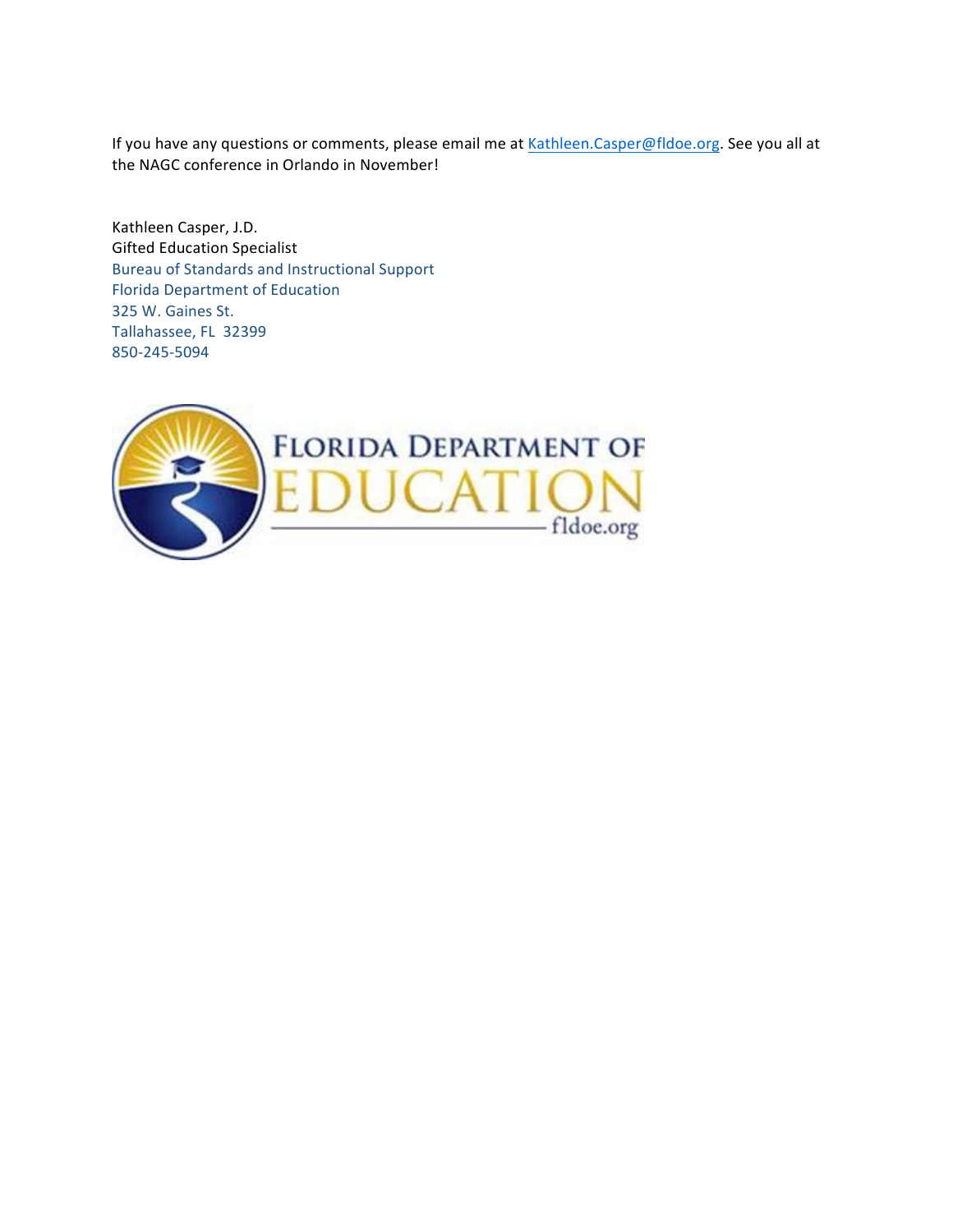# **FLAG's review of Gifted Eligibility Proposed Rule Change February 2016**

| Pro's                                                                                                                                                                                                                                                                                                                                                                                                                                                                                                                                                                                                                                                                                                                                                                                                                                                                                                                                                                                      | Con's                                                                                                                                                                                                                                                                                                                                                                                                                                                                                                                                                                                                                                                                                                                                                                               |
|--------------------------------------------------------------------------------------------------------------------------------------------------------------------------------------------------------------------------------------------------------------------------------------------------------------------------------------------------------------------------------------------------------------------------------------------------------------------------------------------------------------------------------------------------------------------------------------------------------------------------------------------------------------------------------------------------------------------------------------------------------------------------------------------------------------------------------------------------------------------------------------------------------------------------------------------------------------------------------------------|-------------------------------------------------------------------------------------------------------------------------------------------------------------------------------------------------------------------------------------------------------------------------------------------------------------------------------------------------------------------------------------------------------------------------------------------------------------------------------------------------------------------------------------------------------------------------------------------------------------------------------------------------------------------------------------------------------------------------------------------------------------------------------------|
| This change would bring Florida policies<br>$\bullet$<br>around gifted identification in line with<br>recommendations from national researchers<br>and organizations (e.g., see policy<br>statement from the National Association for<br>Gifted Children)<br>Requiring universal screening has been<br>$\bullet$<br>found to increase equity in gifted programs<br>and increase number of students from<br>underrepresented groups.<br>Allowing for a variety of assessment<br>$\bullet$<br>methods (standardized assessments,<br>individually administered,<br>portfolios/performance assessments, etc) &<br>stakeholders (gifted experts, school<br>psychologists/counselors, teachers,<br>parents) is considered a best practice in<br>data driven decision making.<br>Gifted services will be more widely available<br>$\bullet$<br>for students who have learning disabilities in<br>addition to high levels of ability and for<br>students from non-majority cultural<br>backgrounds | Puts a lot of additional work on school staff<br>$\bullet$<br>for the referral and identification process<br>and the increase in money it will take for<br>districts to now purchase critical<br>thinking/divergent thinking tests will stretch<br>an already limited budget.<br>This will exponentially increase our gifted<br>$\bullet$<br>population and require our current ESE<br>Specialists and Teachers of the gifted<br>additional work to create all of the new<br>educational plans. This might be a<br>workload issue with our current teachers<br>union.<br>The district would have to change its current<br>$\bullet$<br>models to fit the new definition to include<br>students that are only gifted in one<br>particular subject area or the arts and<br>athletics. |

## **Suggestions**

- 1. The current wording only states, "support services" instead of programs. In the past, support services are not funded or the funding is not guaranteed. The language needs to be reconsidered.
- 2. Include language similar to the "Plan B" to ensure equitable access to gifted program services.
- 3. Remove the reliance on gifted rating scales as a means to identify students. Research has shown that these types of scales tend to be biased against students from various cultures, students with families of lower educational backgrounds, and with less experienced teachers.
- **4.** Supply a list of approved tests that Districts may use and distinguish which ones may be administered as a group vs. individually.

## **Questions**

- 1. Will gifted still fall under ESE and be considered an eligibility?
- 2. Will gifted still have guaranteed funding if it becomes a gifted and talented program that is described as "support services" instead of a program?
- 3. Are students required to be universally screened every school year or just once?
- 4. What is the timeline for this change?
- 5. Are all pieces of eligibility weighted the same?
- 6. In section (2) under (a)(5) how do we quantify or define "student learning growth well above peers"?
- 7. In section (3) under (a) it lists verbal, fluid reasoning, nonverbal reasoning, on a standardized test of intelligence. Does it no longer have to be a composite score or are we now looking at partial scores in each area?
- 8. In section (4) under (2) it states local norms. Does this mean district or school norms?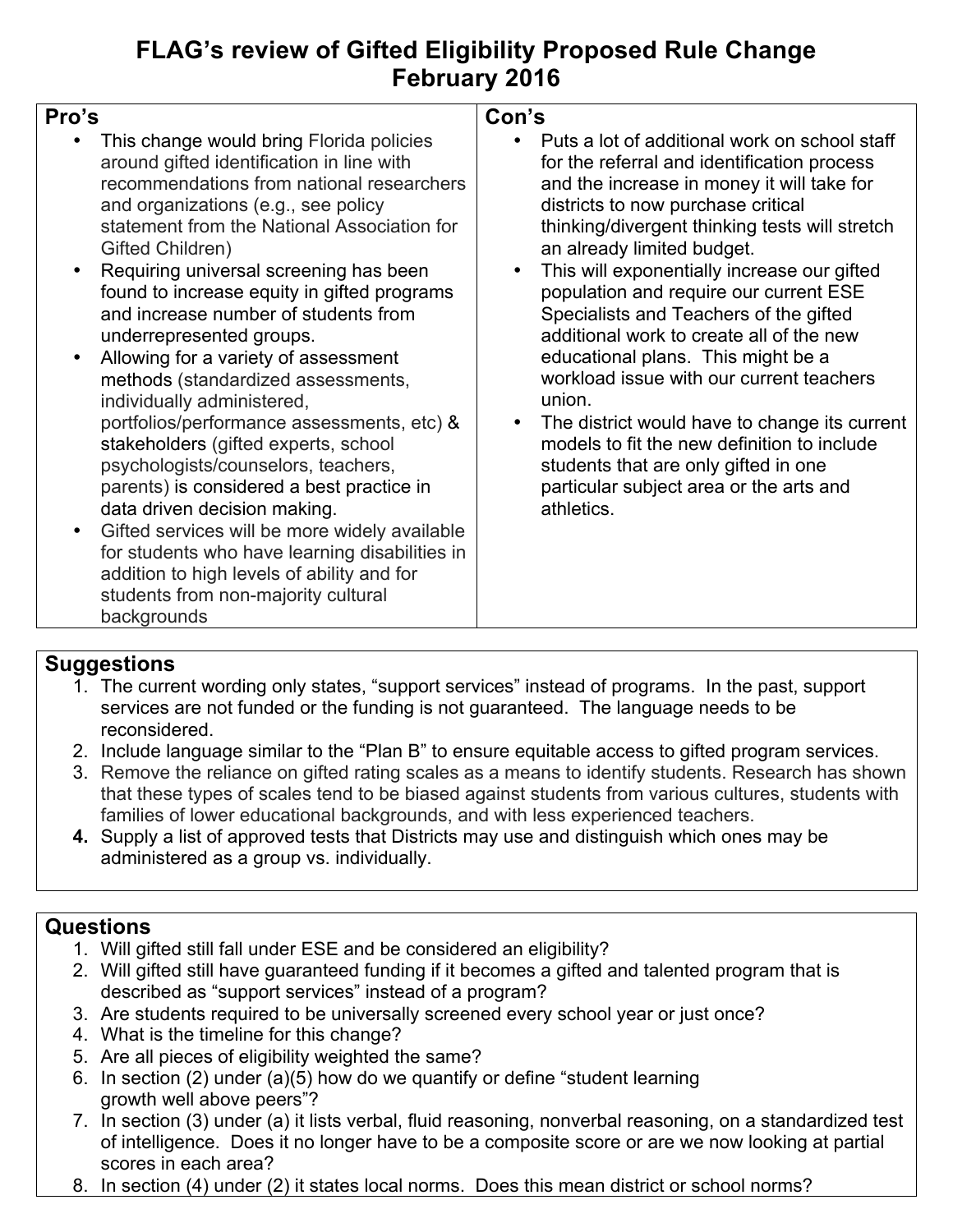## ARTICLE I. NAME AND MISSION

1. The name of this organization shall be the Florida Association for the Gifted, Inc., and shall hereafter be referred to as FLAG.

2. The mission of FLAG is to connect and empower educators and parents who promote and support educationally sound programs for gifted students through awareness, advocacy, and action.

### ARTICLE II. MEMBERSHIP

1. FLAG shall consist of the following categories of membership:

A. Regular Member

Regular membership in FLAG shall be open to any individual desiring to foster the mission of FLAG.

B. Institutional Member

Institutional membership in FLAG shall be open to any school, library, or similar institution which holds an interest in gifted education.

C. Student Member

Student membership in FLAG shall be open to any full time college or university student desiring to foster the mission of FLAG.

D. Retired Member

Retired membership in FLAG shall be open to any individual who has been a Regular Member in good standing in FLAG for at least five consecutive years prior to retirement.

E. Honorary Member

Honorary membership in FLAG shall be granted to individuals who have provided exemplary leadership in the field of gifted education or their service to FLAG at the discretion of the Executive Board.

2. All members with the exceptional of institutional members shall have the right to vote on FLAG concerns.

3. All officers shall be regular members of FLAG and shall meet the membership requirements specified in Article IV of the Constitution.

## ARTICLE III. DUES AND FINANCIAL RESPONSIBILITIES

- 1. Annual dues shall be established for each classification of membership made payable to FLAG, Inc. Membership is effective for one calendar year from the date of receipt of dues.
- 2. Assessments or changes in annual dues shall be determined by the Executive Board.
- 3. The Executive Board may assume that a member has resigned if there is a 60 days delinquency in dues payment.
- 4. An annual budget, recommended by the Treasurer and approved by the Executive Board, shall be established for FLAG annual for the next fiscal year. Fiscal year shall be from January 1 through December 31.

## ARTICLE IV. OFFICERS

- 1. The officers of FLAG shall be the President, the President Elect, the Immediate Past President, the Governance Secretary, and the Treasurer.
- 2. The initial number of officers of FLAG shall be five (5), which equals the initial number of officers of the FLAG, but such number may be increased or decreased by amendment to these Bylaws, in the manner set forth herein for amendments, but such number shall never be less than three. When the number of officers is so decreased by amendment adopted by the Board of Directors, each officer shall serve until his term expires or until his resignation or removal as herein provided.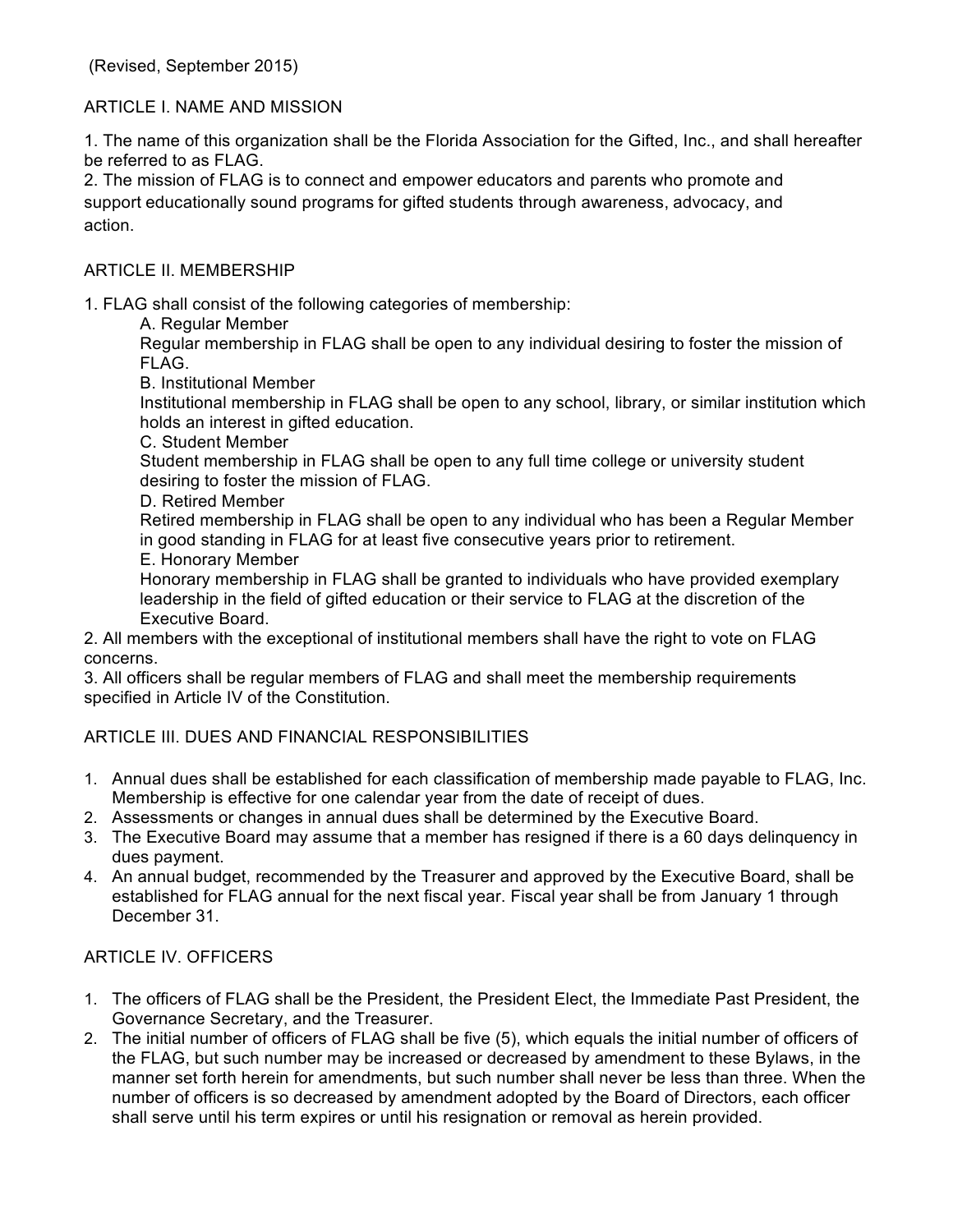- 3. The term of office for all officers shall be for two calendar years beginning on January 1 of the year following the election.
- 4. The President shall be that member of FLAG who has just completed the term as President Elect. It shall be the duty of the President to preside at all meetings of FLAG, to act as Chairperson of the Executive Board; and to exercise general supervision over the affairs of FLAG; and to be an exofficio member of all committees except the Nominating Committee.
- 5. It shall be the duty of the President Elect to function as the President in the latter's absence or incapacity, to serve as Conference Chairperson, and to become President at the close of term of office as President-elect. In case the office of the President is vacated for any reason, the President Elect shall complete that calendar year of the President's term of office as President Pro-tem; and in any such case, shall subsequently serve a full 2-year term of office as President. An election for President Elect shall occur within 60 days in the event of a vacancy.
- 6. It shall be the duty of the Governance Secretary to maintain official records of actions taken at all meetings records of FLAG and of the Executive Board, to maintain the records of the association, serve as Parliamentarian for all FLAG Board meetings, and to perform other such duties as may be authorized by the president and/or the Executive Board. The Governance Secretary shall be elected in even numbered years.
- 7. It shall be the duty of the Treasurer to receive all monies of FLAG. The Treasurer shall be responsible for the development of FLAG's budget; making recommendations to the Executive Board for changes in dues assessment; the custody of all funds of FLAG; signing checks on behalf of FLAG for disbursement of funds authorized by the Executive Board; keeping records of all receipts and disbursements; providing an annual independent audit, review or compilation (as directed by the Executive Board) as of the end of each fiscal year; providing a review of accounts and investments to the Executive Board at the end of each fiscal year. The Treasurer shall be elected in odd numbered years.
- 8. If a vacancy arises for any reason, in any of these offices except for the President and President Elect, the Executive Board shall, by a majority vote, elect a successor to fill the vacancy for the remainder of the term of office.
- 9. Gifted Program Consultant from the Florida Department of Education serves in an Ex-officio capacity. As the State Consultant is an ex-officio, he would abstain from voting and would not hold a concurrent position as FLAG officer.
- 10. Any officer may resign at any time by giving written notice of such resignation to the remaining officers.
- 11. Any director or member of a committee shall be deemed present at a meeting of the Executive Board of FLAG or a committee if a conference telephone or similar communication equipment is used, by means of which all persons participating in such meeting can hear each other.

## ARTICLE V. EXECUTIVE BOARD

- 1. There shall be an Executive Board of FLAG consisting of the officers of FLAG, Standing Committee Chairpersons, Regional Coordinators, and the Gifted Program Consultant from the Florida Department of Education.
- 2. The Executive Board shall have general supervision of the affairs of FLAG.
- 3. The President of FLAG shall be Chairperson of the Executive Board, and the Governance Secretary of FLAG shall be Secretary of the Executive Board.
- 4. The Executive Board shall be called for a physical meeting during the period of the Annual Business Meeting. Additional meetings of the Executive Board shall be held on the call of the President or upon petition in writing by ten or more voting members. Any issue may be decided by a mail or telephone or other electronic ballot of the Executive Board, provided that no member of the Executive Board requests that it be referred to a physical meeting.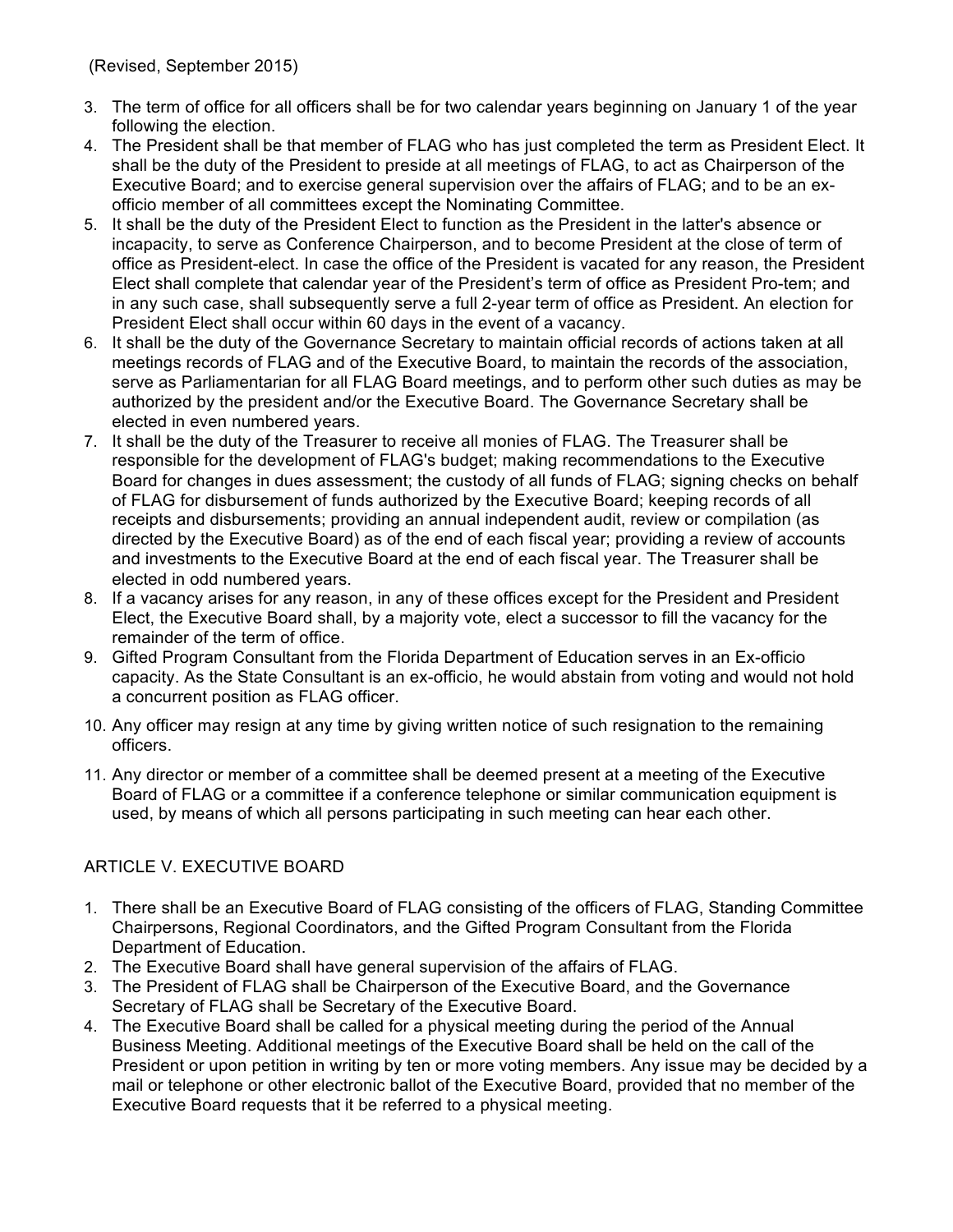#### (Revised, September 2015)

- 5. All actions of the Executive Board may be published in the FLAG Newsletter for review by the membership. Minutes of the meetings of the Executive Board shall be made available to any member who requests them.
- 6. A quorum of the Executive Board shall consist of a majority of the Executive Board members. Executive Board members shall receive notice of each meeting at least 30 days in advance. Executive Board meetings shall be open to the membership.

## ARTICLE VI. EXECUTIVE COMMITTEE

- 1. There shall be an Executive Committee of FLAG consisting of the officers of FLAG. The president shall be the chairperson of the Executive Committee
- 2. The Executive Committee shall have, and may exercise, the powers of the Executive Board in the interim between Board meetings, except that the Executive Committee shall not have the power to adopt the budget, or to take any action which is contrary to, or a substantial departure from the direction established by the Board, or which represents a major change in the affairs, business, or policies of FLAG. The Executive Committee shall submit report on actions taken to the Board.
- 3. Meetings of the Executive Committee shall be called by the president. Notice of the time, place, and purpose of the meeting shall be given to each member of the Executive Committee not less than 3 days before the meeting except in case of emergency.
- 4. A majority of member of the Executive Committee must be present in person or by telephonic or electronic means to constitute a quorum for the transaction of business.

#### ARTICLE VII. NOMINATION AND ELECTION OF OFFICERS

- 1. Nominations of officers of FLAG shall be made by the Nominating and Elections Committee. Election procedures shall be under the supervision of the Executive Board. Those eligible for nomination are regular members in good standing who meet the membership requirements specified in Article IV of the Constitution.
- 2. The slate of nominees shall be approved by the Executive Board prior to balloting, and a provision shall be made on the ballot for write-in candidates.
- 3. Elections shall take place by mail or by electronic means. The chair of the Nominations and Elections Committee shall submit the ballot to the membership at least 30 days prior to the annual business meeting. The ballots shall be counted by the Nominations and Elections Committee prior to the annual business meeting. In case of more than two nominees for one office, the nominee receiving the largest number of votes shall be regarded as elected. If there is only one nominee for an office, that nominee shall be deemed elected to office.

#### ARTICLE VIII. MEETINGS

1. The place and time of the Annual Conference of FLAG shall be at the discretion of the Executive Board. The purpose of the Annual Conference shall be for the transaction of the business at the Annual Business Meeting, and the presentation of a program on topics concerning gifted children. Notice of the Annual Conference and Annual Business Meeting shall be given to all members at least 30 days prior to the date thereof.

- 2. A quorum at the Annual Business Meeting shall be defined as at least ten percent of the voting members in good standing.
- 3. The Conference Committee Chairperson shall render to the Treasurer a formal accounting of all income and expenditures of the Annual Conference of FLAG within 120 days of the completion of the Conference.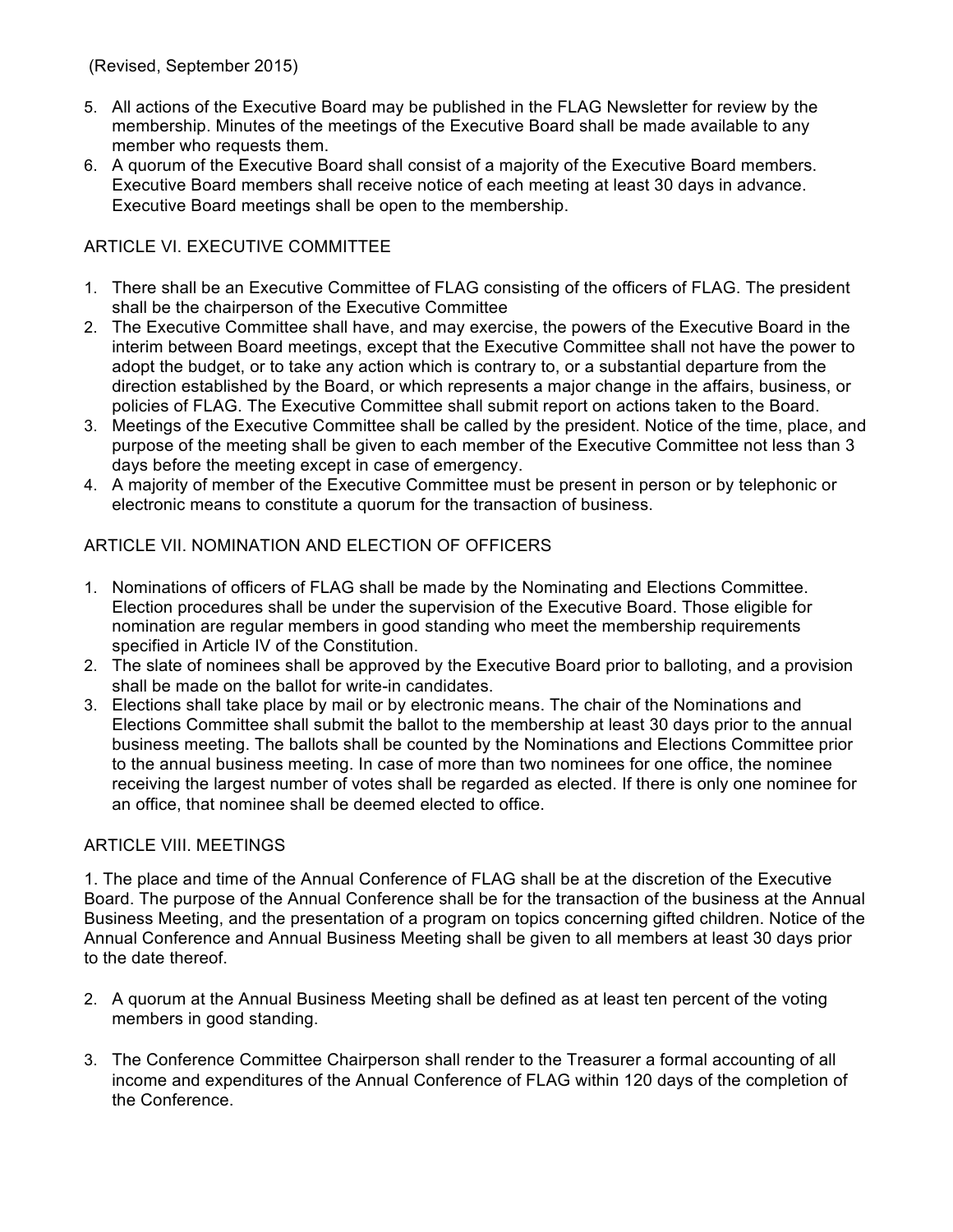(Revised, September 2015)

- 4. Other conferences and/or business meetings of FLAG may be held at the discretion of the Executive Board, provided that the membership shall receive notification of such meetings.
- 5. Regional meetings maybe held under the auspices of FLAG under the supervision of a Regional Coordinator with prior approval of the Executive Board. The Regional Coordinator shall render a formal accounting of all income and expenditures within 60 days of such meeting.

## ARTICLE IX. REGIONAL COORDINATORS

- 1. The Executive Board of FLAG shall establish four regions of Florida, each to have a Regional Coordinator to be appointed by the President with the approval of the Executive Board. Regional Directors shall serve a term of two years.
- 2. The Regional Coordinators of odd-numbered regions shall be appointed in odd-numbered years. Those for even-numbered regions shall be appointed in even-numbered years.
- 3. In case of a vacancy, the President, with the approval of the Executive Board, shall appoint a new Regional Coordinator to fill the remainder of the term.
- 4. It shall be the responsibility of each Regional Coordinator to collect and disseminate information within the region, to aid the Membership Chairperson with membership recruitment in the region, and to coordinate professional development activities in the region, as appropriate.

#### ARTICLE X. COMMITTEES

1. The Standing Committees of FLAG shall be as follows:

A. The Conference Committee shall consist of at least three members of FLAG with the President-elect serving as Chairperson. It shall be the function of the Committee to make arrangements for the program and the annual conference of FLAG in accordance with the provisions of Article VII.

B.The Advocacy Committee shall consist of at least three members of FLAG. The Chairperson shall be designated by the President with the approval of the Executive Board. It shall be the function of the Advocacy committee to represent the special educational needs of gifted students, including those from typically underrepresented populations and twice-exceptional gifted students. Additionally, it shall be the function of this Committee to influence the Florida Legislature and, when directed by the Executive Board, the US Congress, on issues consistent with the mission of FLAG. This influence may occur through the provision of information or testimony regarding such issues, representing FLAG in legislative coalitions, contracting with a legislative consultant, and serving as liaison between FLAG and the consultant.

C.The Public Relations Committee shall consist of at least three members of FLAG. The Chairperson shall be designated by the President with the approval of the Executive Board. It shall be the function of this Committee to solicit, review, and disseminate information pertinent to the field of gifted education through electronic and/or print resources including the FLAG Newsletter and FLAG website. The Committee shall advise and/or coordinate technology applications and requirements for FLAG's meetings and events, as deemed necessary and/or effective.

D.The Bylaws Committee shall consist of at least three members of FLAG. The Chairperson shall be designated by the President with the approval of the Executive Board. It shall be the function of this Committee to update and revise the Bylaws as deemed appropriate. Such proposed changes shall be submitted to the President and the Executive Board for ratification. If ten percent (10%) of the voting membership presents proposed changes in writing to either the Chairperson of this Committee or directly to the President, such proposed changes shall be considered by this Committee and presented to the Executive Board for ratification.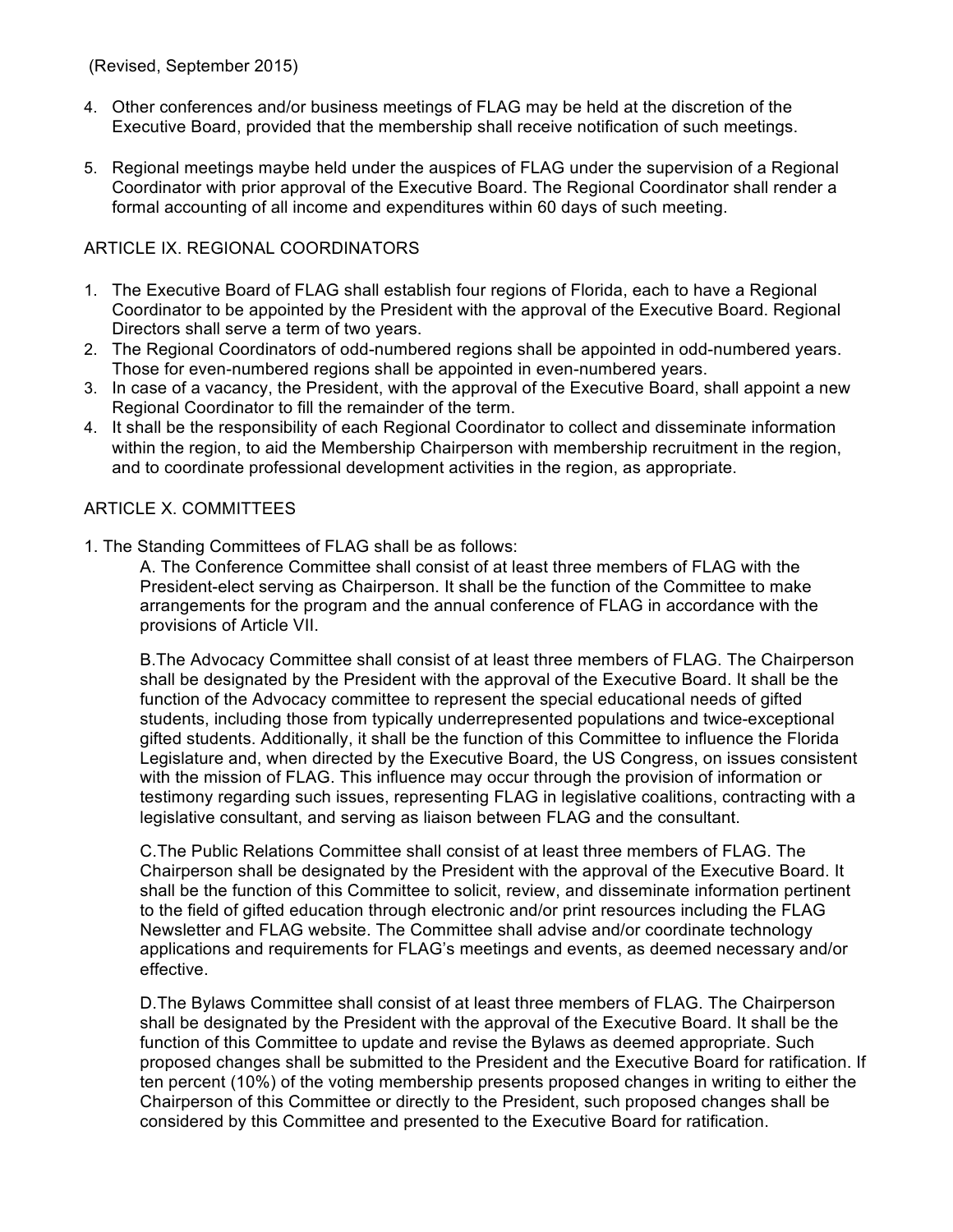E.The Nominating and Elections Committee shall consist of a Chairperson and at least two other voting members of FLAG. The Chairperson shall be the Immediate Past President of FLAG. Other members shall be Regional Coordinators. It shall be the function of the Committee to call for nominations for all elected offices from the voting membership, develop a slate of nominees, and to conduct elections.

F. The Education Committee shall consist of a Chairperson and at least two members of FLAG who are engaged in training teachers of the gifted. The Chairperson shall be designated by the President with the approval of the Executive Board. It will be the function of the Education Committee to develop and/or review online training, monitor and review professional standards for gifted educations, review the evaluation of the Annual Conference, and provide input to the President-Elect for planning the theme and program for present and future annual conferences. Through its activities, the committee shall strive to foster sensitivity, understanding and increased knowledge of the special attributes of Florida's diverse gifted population.

G. The Membership Involvement Committee shall consist of at least three members of FLAG including one parent representative, one teacher representative, and one Region Coordinator. The Chairperson shall be designated by the President with the approval of the Executive Board. It shall be the function of this Committee to collaborate with Region Coordinators on innovative solutions to increasing FLAG membership, oversee the FLAG Awards process, including nominations, selection, and presentation, provide assistance to existing gifted support groups, and serve a liaison for FLAG to parents and teachers of gifted students, as well as the others in the community at large.

2. Special Committees may be designated from time to time by the President, with purpose and composition to be proposed by the President to the Executive Board. Approval of each such committee must be gained through a majority vote of the members of the Executive Board prior to the initiation of any functions of such a committee.

## ARTICLE XI. AMENDMENTS

1. These Bylaws may be amended by a simple majority vote of the Executive Board of FLAG. The general membership shall be informed of the amendment(s) in writing within 30 days. 2. If the amendment shall result in ten or more written protests or objections to the amendment(s) within a 90 day period of such notification being given, the amendment will be reconsidered and will be placed on the next general ballot for vote by the general membership.

#### ARTICLE XII. AFFILIATIONS

1. A local Association for the Gifted in Florida having at least 10 members who are members of FLAG wishing to affiliate with FLAG should submit in writing their desire to affiliate with FLAG to the current President of FLAG to be forwarded to the Membership Chairperson for verification of membership status. The Executive Board will then consider the request using the National Association for the Gifted Children affiliation rules as guidelines.

2. If FLAG wishes to affiliate with another organization, the Executive Board will present this to the voting membership. Approval shall be by simple majority of the voting members.

#### ARTICLE XIII. RULES OF ORDER

1. *Roberts' Rules of Order, Newly Revised* shall be adopted as the official Parliamentary Procedural guidelines for use in all FLAG meetings where applicable and in which they are not inconsistent with these Bylaws.

#### ARTICLE XIV. SEAL

1. The seal of the Corporation shall be retained by the Governance Secretary and include the words, "Florida Association for the Gifted, Inc."